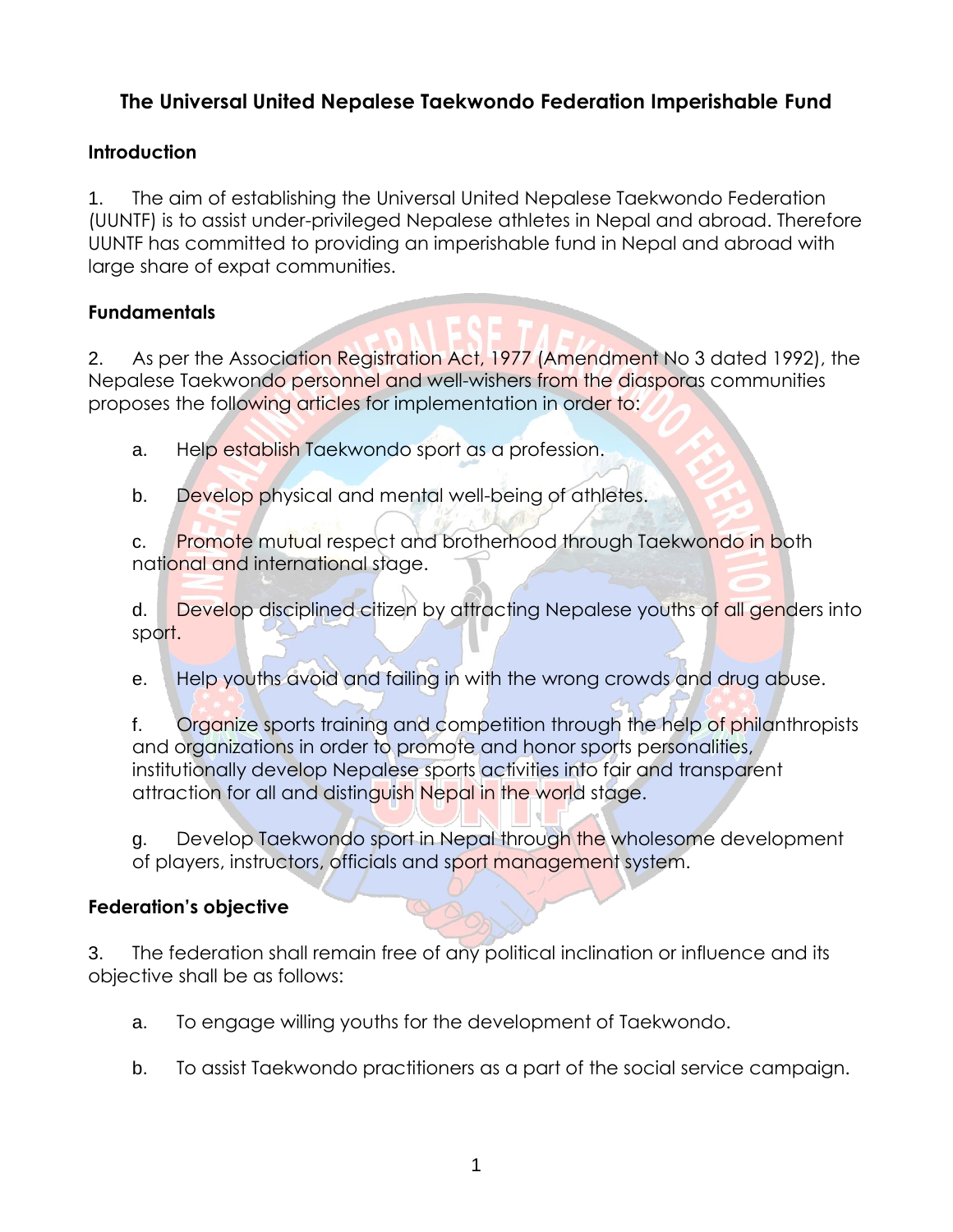c. To provide selfless physical and financial help for eligible Taekwondo athletes from all regions of Nepal and abroad.

d. To create sports infrastructure for Taekwondo athletes in the remote region of Nepal in order to help develop the sport.

e. To encourage and facilitate Nepalese Taekwondo players from Diaspora communities to financially contribute towards the development of Nepalese athletes.

f. To arrange and facilitate training opportunities with skillful volunteers (Taekwondo instructors) in the remote region of Nepal and relevant international Nepalese Diasporas in order to provide better training education.

g. To unite Nepalese Taekwondo personnel from around the world to generate and mobilize financial resources, to develop physical infrastructures, and to train athletes and officials for the improvement of Taekwondo in Nepal relatively to the requirement and necessity of the area.

h. To engage in other charitable, and philanthropist activities as deemed suitable.

i. Following local authority's approval, to build and maintain cordial relationship with sports organizations in national and international levels; exchange mutually beneficial relations and activities through Taekwondo.

j. To recognize, honor and help develop hidden sport talents from remote or extremely remote regions.

k. To facilitate Nepalese participation in Taekwondo events around the world in order to promote Nepal; help, and honor Nepal through assisting to get success in those events.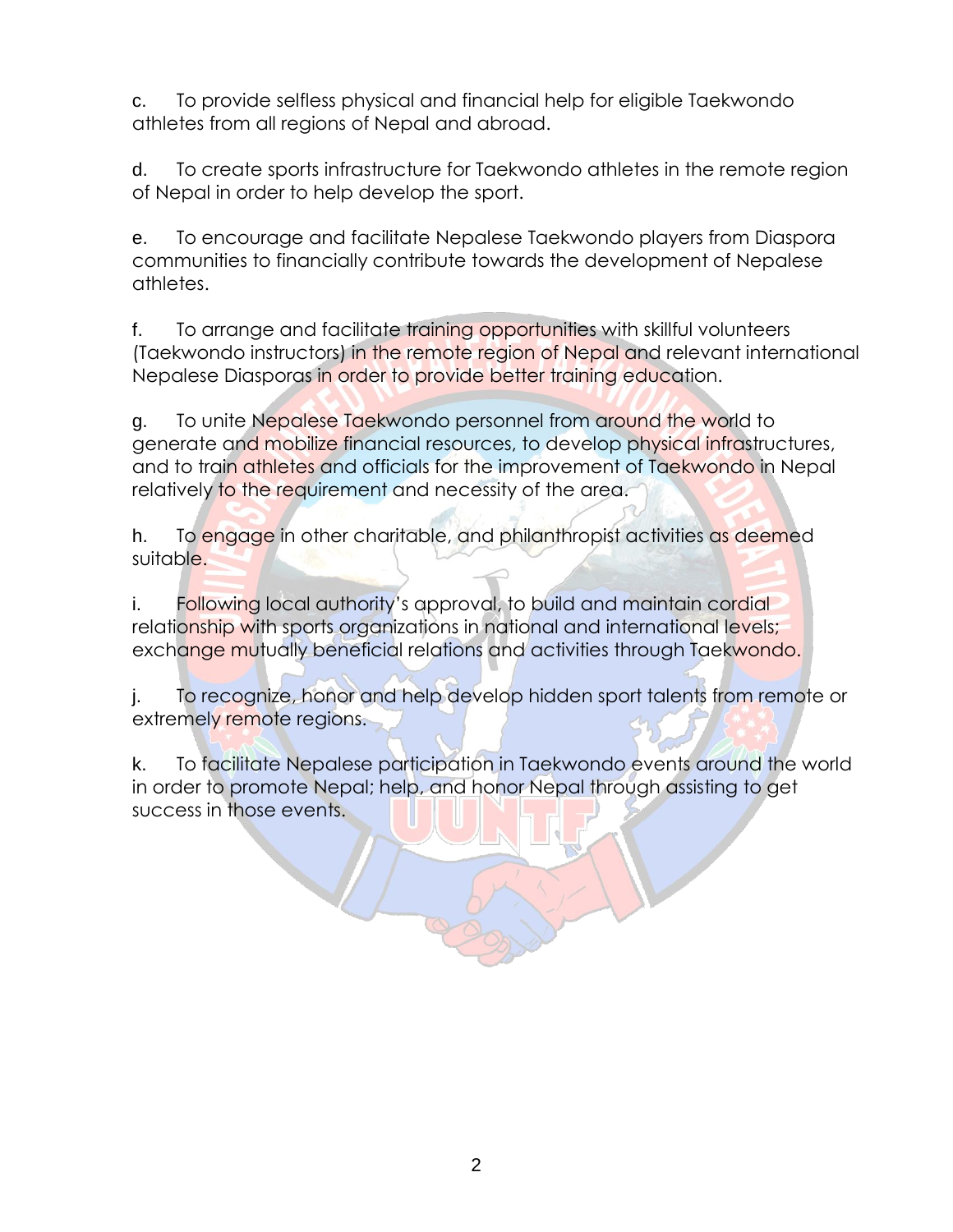# **Imperishable fund**

### **Introduction**

1. All UUNTF members will be responsible for collecting funds and identifying fund generation schemes. They are also responsible for providing assurance to all donors through best practices and transparent procedures which involves, amongst others, distribution of funds to the deserving people and communities as approved by the respective Chapters.

2. Out of the total collection, 80% will be gifted to Nepal Chapter for the development of Taekwondo training facility in the remote regions of Nepal, and for high performance athletes in Nepal. The remainder of the fund will remain with the respective country Chapter in order to support young non-resident Nepalese (NRN) athletes and volunteers in their training and development.

3. Initially, a sum of not less than One Crore (NRs 10,000,000) will be collected and gifted to Nepal Chapter to kick start the Taekwondo Infrastructure development campaign in Nepal.

4. The primary fund will remain frozen and only the interest will be drawn upon for the development of the infrastructure projects.

5. There is no limit to the size of the fund, which shall be gradually increased over time.

6. All UUNTF members and the UUNTF Universal Co-ordinations Executive Members (UCEM) shall remain responsible for the allocation of fund.

## **Expiry of Imperishable fund**

7. The Imperishable fund will come to expire when the UUNTF expires according to the UUNTF by-law. In such event, the remainder of the fund shall be transferred to the Nepalese Taekwondo children and youth development institution under the guidance of Nepal sports council or equivalent respectable body.

8. If such organization, as said above, does not exist, the fund shall be transferred to the Taekwondo association of Nepal, or equivalent organization or a Children welfare society of Nepal as deemed fit by the UUNTF executive body.

#### **Imperishable fund bank account**

9. The main account will remain in Nepal under the patronage of UCEM.

10. The account shall remain independent of account held under UUNTF Nepal Chapter.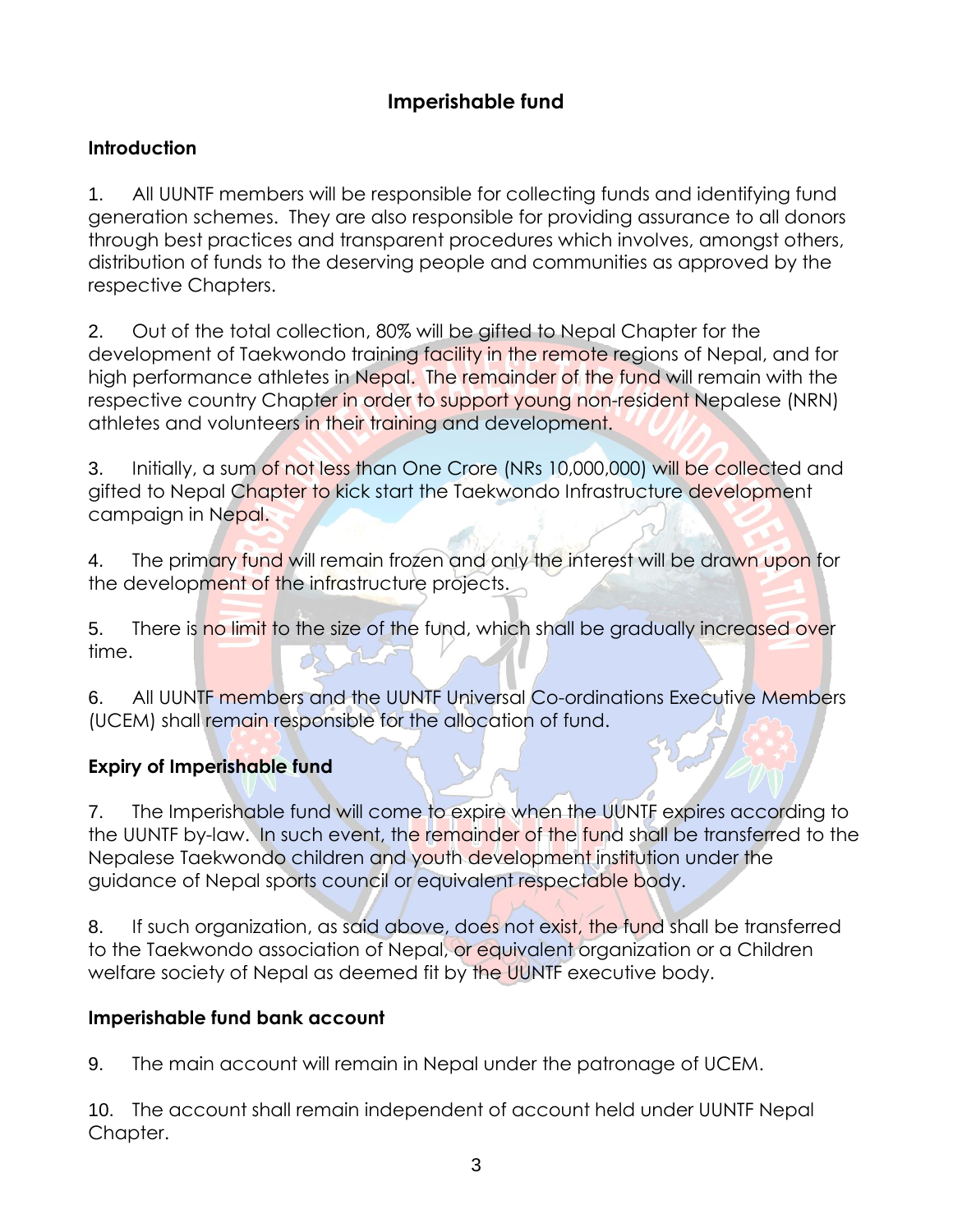11. The account will be held by a responsible person(s) from UCEM, independent of UUNTF Nepal Chapter.

12. All bank withdrawals must only be made with a check (cheque). Signatures from a minimum of three executive members – one being a mandatory member, will make the check valid. The UUNTF President shall remain the mandatory member for the check to become valid.

13. All UUNTF Chapters will have separate accounts with its governance independent to the decisions and jurisdictions of UUNTF Executive body. All UUNTF Chapters shall be responsible for the governance and management of their accounts with due regards to local governments fiscal and tax policies.

14. Each UUNTF Chapter shall deposit 80% of the collected funds to the UUNTF central account.

## **Generating fund**

15. Each UUNTF Chapter shall be the responsible for generating fund for the UUNTF. There are many ways how this can be achieved, some of which are listed below. The donors must feel confident about their donations. A way of making this happen is by preparing documentaries and literatures on the work of the UUNTF.

- a. Subscription fees.
- b. Contribution from families and friends.
- c. Dinner galas
- d. One-day payment scheme (ODPS) from well off members.
- e. Local business people and organizations.

16. Better advocacy about our philanthropic cause and mission may help improve on the collection.

## **Fund raising event**

17. All UUNTF Chapters must inform the International Coordination Executive members (ICEM), and board members before and after the fund raising event.

18. Each UUNTF Chapter will submit a report to the ICEM detailing the expenditures and profits after such events, within a reasonable time.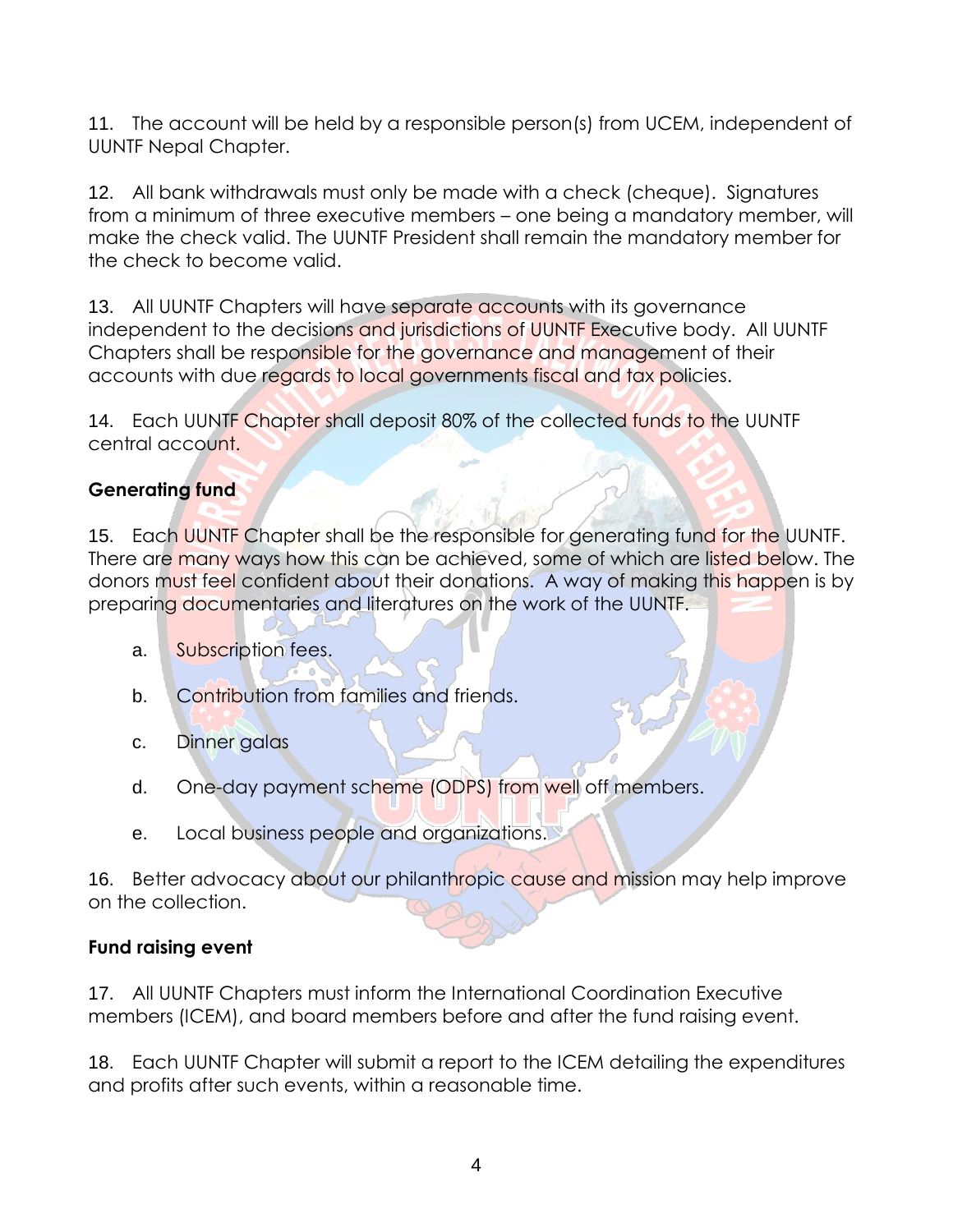19. It is mandatory that all such activities be reported to the ICEM. Not reporting of such activities may attract a disciplinary hearing where the Chapter concerned will be asked to provide clarification to the matters. Failing to provide a reasonable clarification may result in the termination of the membership for the individual or Chapter concerned.

20. All UUNTF Chapters are responsible for preparing suitable business plans for the growth and development of the UUNTF. The plans should be shared and updates made available to the Federal executive members.

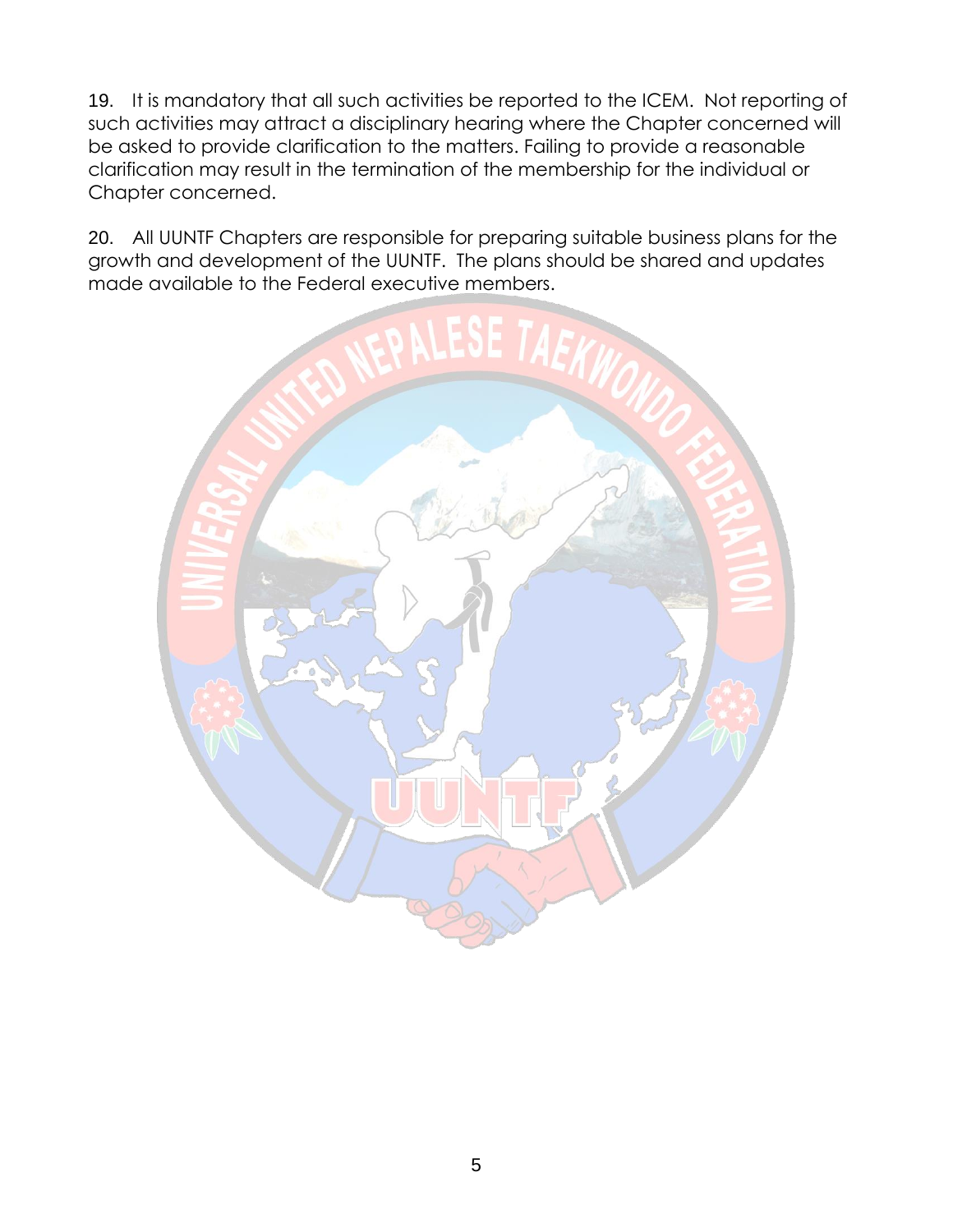### **Fund allocation and funding appraisal**

21. The fund will only be made available for charitable causes once it reaches a minimum threshold. The minimum threshold is currently set at NRs 1,00,000,000.

22. The UUNTF primary imperishable fund will not be used for any purpose other than for infrastructure projects and supporting high performance athletes.

23. Only the interests of the imperishable fund can be used for the development of pre-approved projects.

24. Only UUNTF Nepal will submit infrastructure development proposals to the UUNTF Federal office through Remote Area Project Committee (RAPC).

25. The UUNTF RAPC will evaluate all the proposals based on the need, benefits and cost of the proposals. Where necessary, under the guidance of the UUNTF Central committee, the RAPC will inspect the proposed site and engage with the local communities to ensure thorough evaluation of the proposals.

26. Following evaluation of the proposals, RAPC will recommend, in a report, a maximum of two infrastructure development proposals for a term or quota, as appropriate, to the UUNTF Executive committee. The RAPC report will detail the reasoning behind the recommendation.

27. The UUNTF Executive committee will discuss on the two proposals as forwarded by the RAPC and select one for implementation.

28. Following this decision, RAPC will make necessary arrangements for its implementation through Nepal UUNTF and/or Project Team where appropriate.

29. In all cases, funding will be released only in stages upon meeting key milestones, as approved by the PS, during different phases of Construction.

#### **Standard Design**

30. The layout, orientation and aesthetics of the building shall be based on a UUNTF standard design.

31. No deviation from this standard is allowed except in exceptional circumstances or where the design contravenes the law.

32. Right to afford the designation of 'exceptional circumstance' will rest with the executive committee.

33. UUNTF may withdraw the funding for any deviation from the standard design, whether forced or unforced.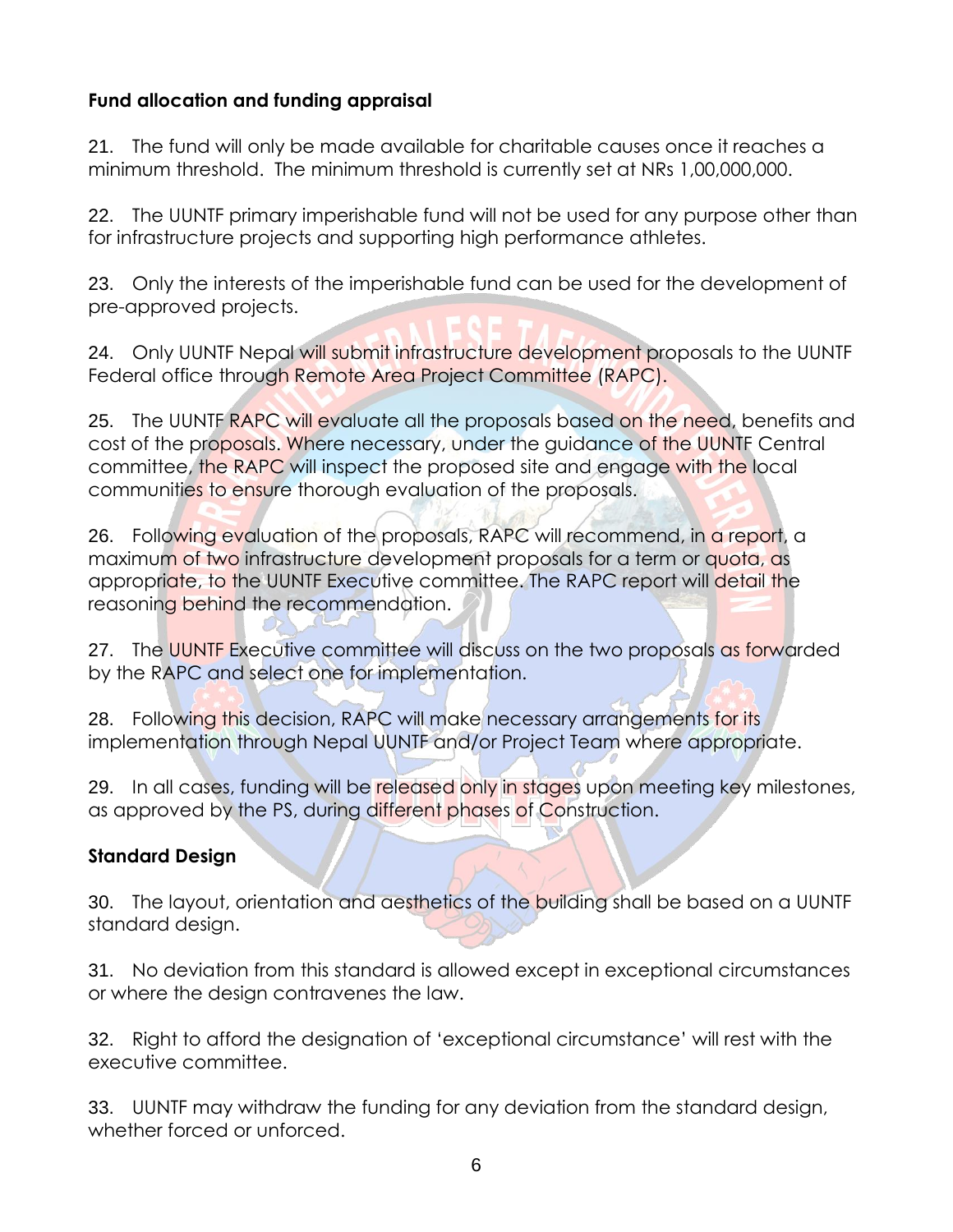34. The UUNTF will remain the Project Sponsor for the entire Project and its decision shall remain final until the Project is complete and handed over to the building management team.

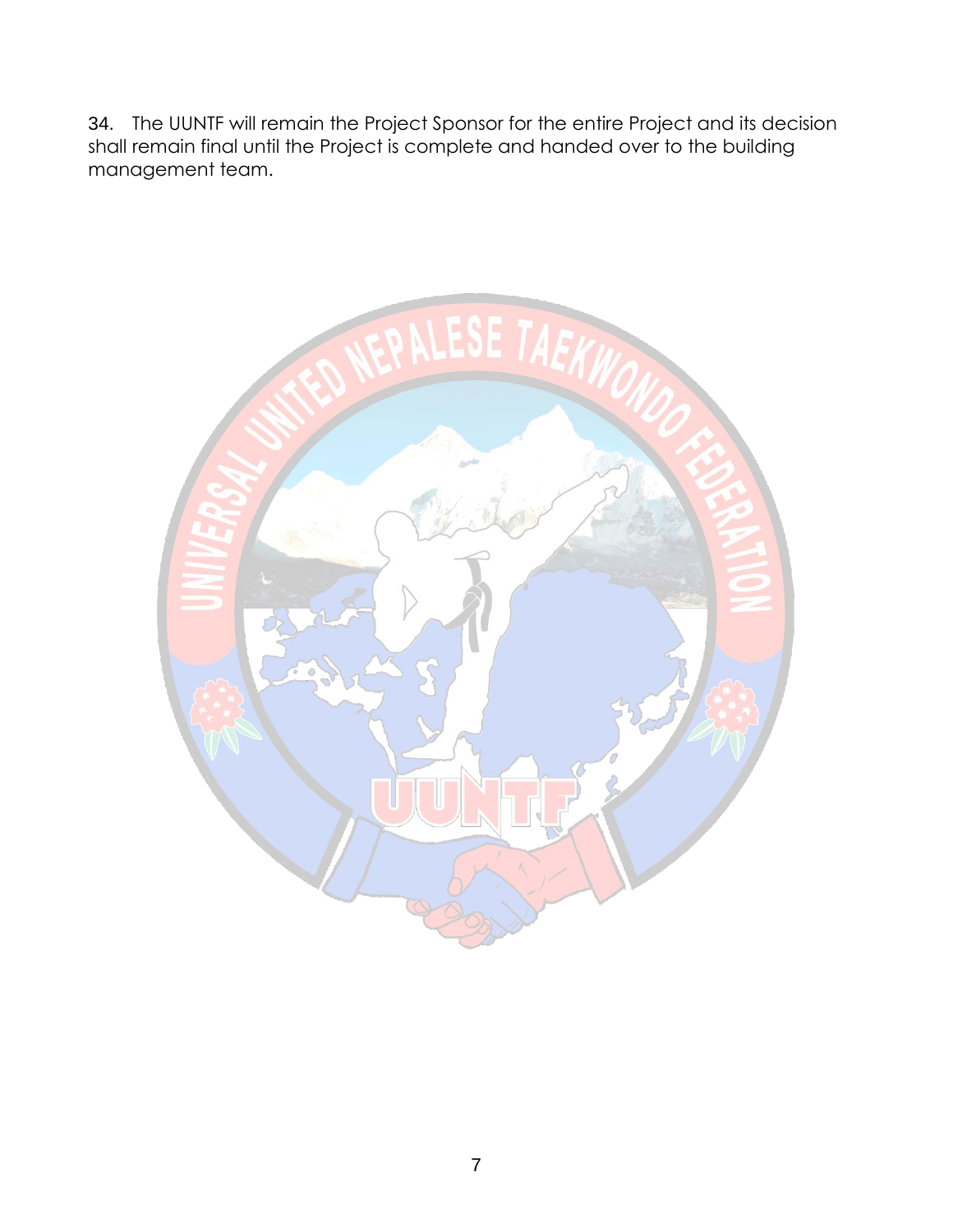#### **Proposal submission process**

35. Consideration for application can be made by any responsible Nepalese citizen. However, consideration should only be made where there is a clear need for such infrastructure and the benefits of the proposed development can be justified, and are true to the values of the UUNTF (Note: UUNTF does not fund the purchase of land required for such venture).

36. Once the above is verified, such a person should make, in writing, a formal request to a UUNTF Nepal executive member for further action.

37. On receiving the written request, the executive member must scrutinize the request with the applicant within a reasonable time. The scrutiny must include, amongst others, the need, benefits, cost and feasibility of the requested project.

38. If the Executive member doesn't believe that the project warrants further consideration, he must write a letter to the original applicant stating his reasons for the rejection and sends a copy to UUNTF Nepal.

39. If the Executive member is satisfied with the sanctity of the request, he selects the requested project for further consideration. He also assumes the role of the Project Sponsor (PS).

40. The PS will then write a report to UUNTF Nepal stating the reasons for his selection. The primary role of PS is to present a written request to the UUNTF Nepal executive committee (EC) for further consideration.

41. Any decision by the UUNTF Nepal EC must be communicated in writing to the PS and the original applicant. If the request is accepted, the PS will be asked to form a 'Project Team'.

42. Then the PS must form a 'Project Team' and make preparations for submission of the Infrastructure Fund Application (IFA) to the UUNTF RAPC within a reasonable time. A standard IFA form will be made available to the PS.

43. The responsible PS will appoint other members of the team.

a. The Chairman of the Village Development Committee (VDC) shall be appointed as the President of the Project Team. In his absence or unavailability, the Vice-Chairman of the VDC will chair the Project Team.

b. Up to 2 other members of the VDC can be selected as the members of the Project Team.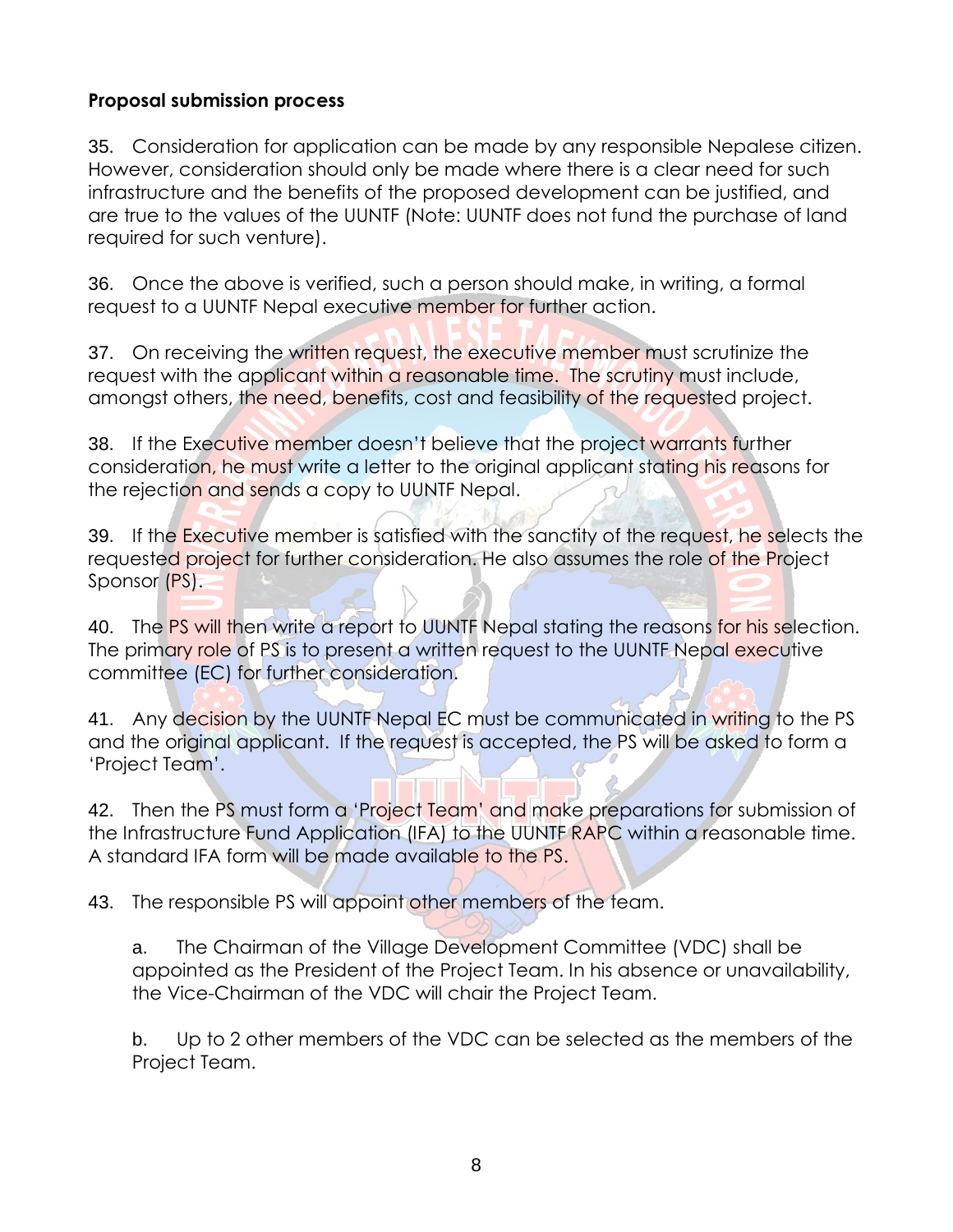c. The Chief Instructor of the requesting Dojang or sports club must be appointed as the Secretary of the Project Team. In his absence or unavailability, the second senior Instructor will act as the Secretary of the Project Team.

d. Two other members of the Project Team must come from the local community where the infrastructure project has been requested; who must be either community leaders or are considered to be of respectable nature.

44. It will be the Project Team's duty to prepare an IFA to the RAPC. As a minimum the Project team must make the following arrangements during the application process before submission.

a. Identify and allocate a suitable land parcel for the proposed development. The land parcel must be secured for the proposed development.

b. Collect 25% of the cost of the requested infrastructure.

c. Detail the running cost of the building.

d. **Identify** the people for the building management team who will take care of the building for management.

- e. Explain how the building will be run and maintained after completion.
- f. Agree to the Standard Design of building as proposed by UUNTF.
- 45. The PS shall guide the Project Team to prepare the IFC.

46. The finalized IFC must be signed by all Project Team members showing their firm commitment to it. The PS will forward the IFC to the President of UUNTF Nepal for approval.

47. UUNTF Nepal Executive committee will discuss the IFA and forward it to the RAPC for further consideration. The committee may request further information or clarification from the PS and the Project Team. Only in exceptional circumstances, the committee can cancel the IFA.

## **Minimum criteria for funding**

48. Decision on funding will be made on case by case basis by the UUNTF Executive Committee based on the recommendation of the RAPC. However, the following conditions must be met before submitting an IFA.

a. The requesting club must have at least 20 active Taekwondo students. This could be subject to up to three random inspections at irregular intervals.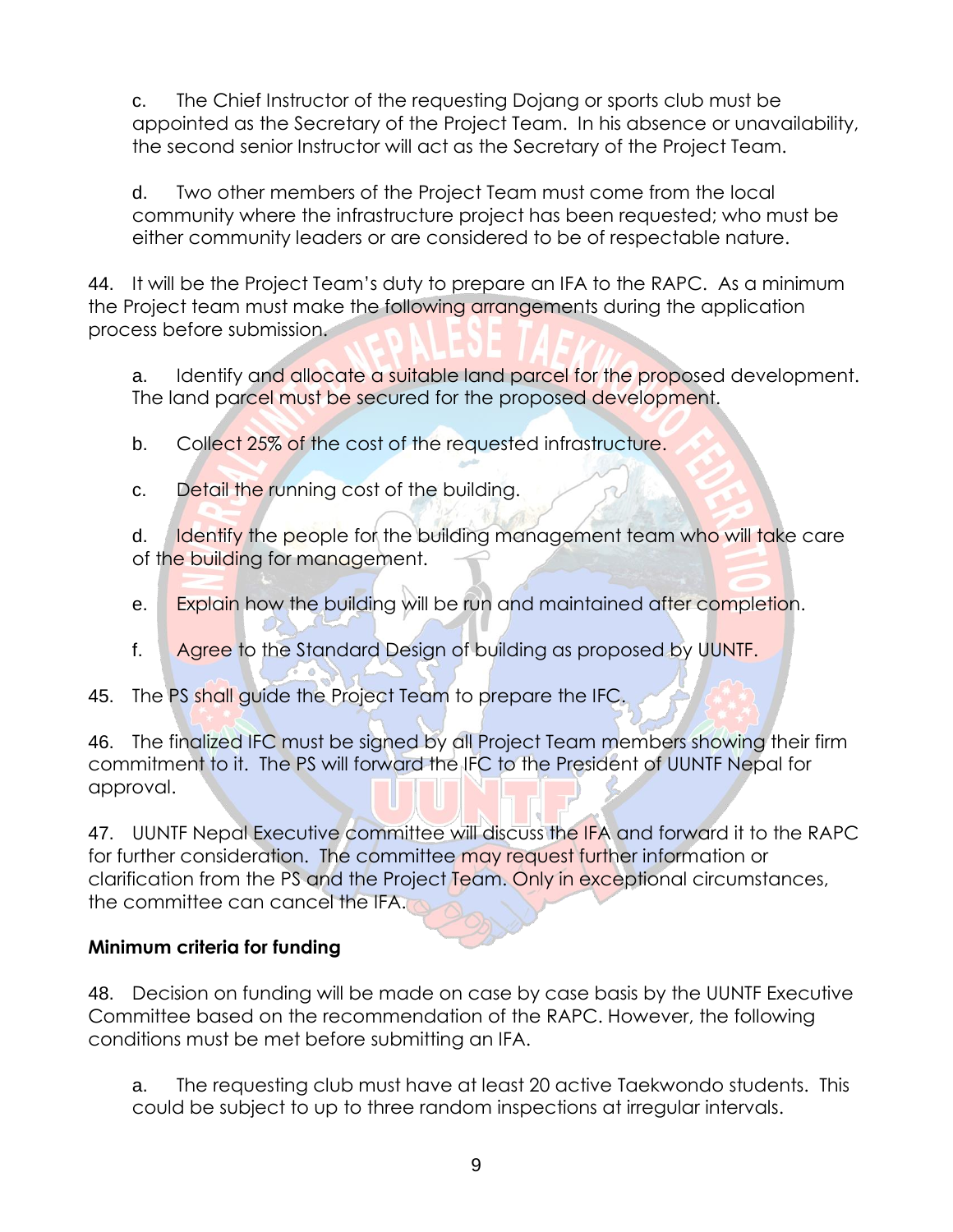b. All instructors of the requesting club must be members of the UUNTF and affiliated to Nepal Taekwondo association.

c. The local government body or VDC must be actively involved in the project from application stage to the completion and running of the building, as explained in proposal submission process.

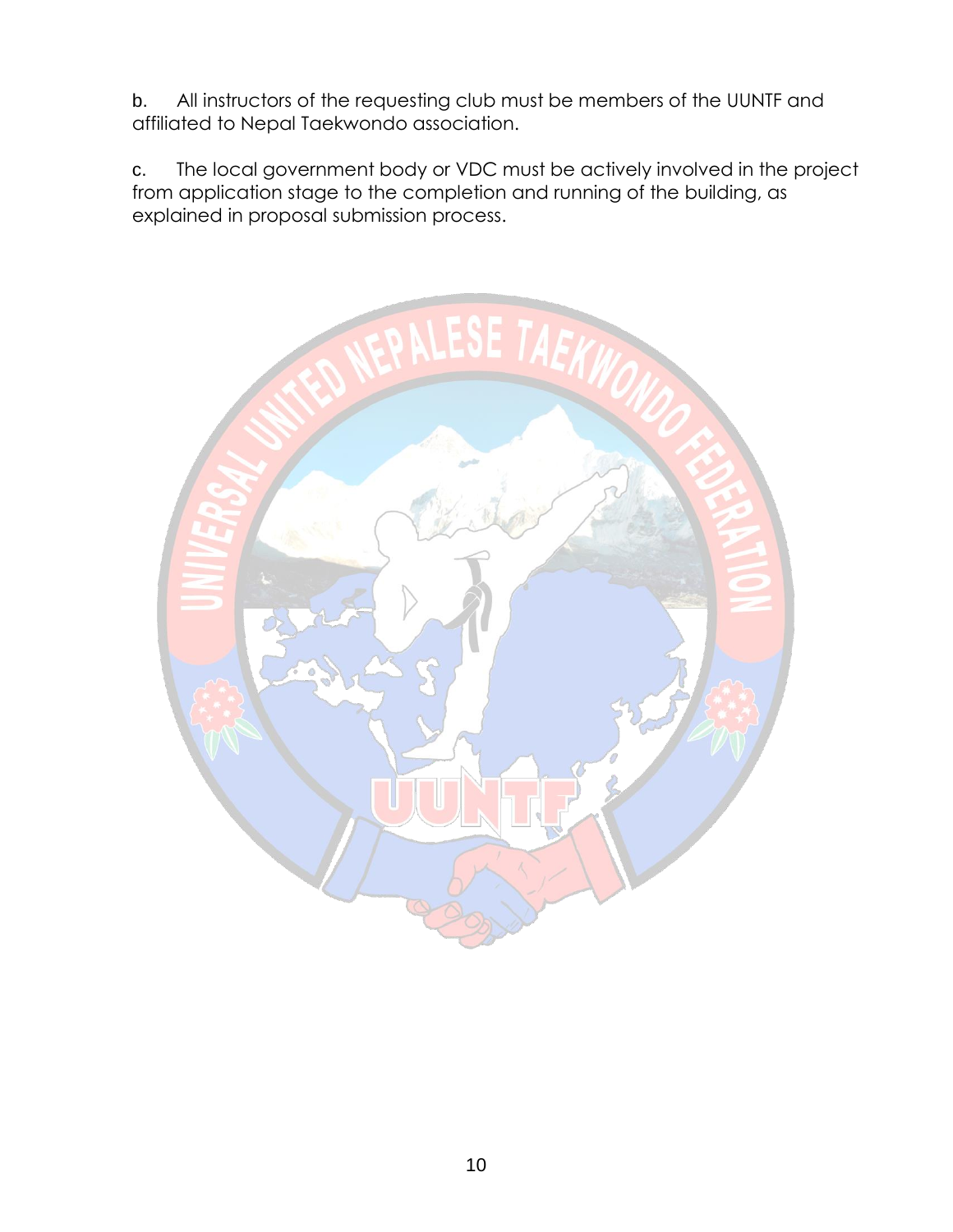#### **Proposal submission process Flow Diagram**

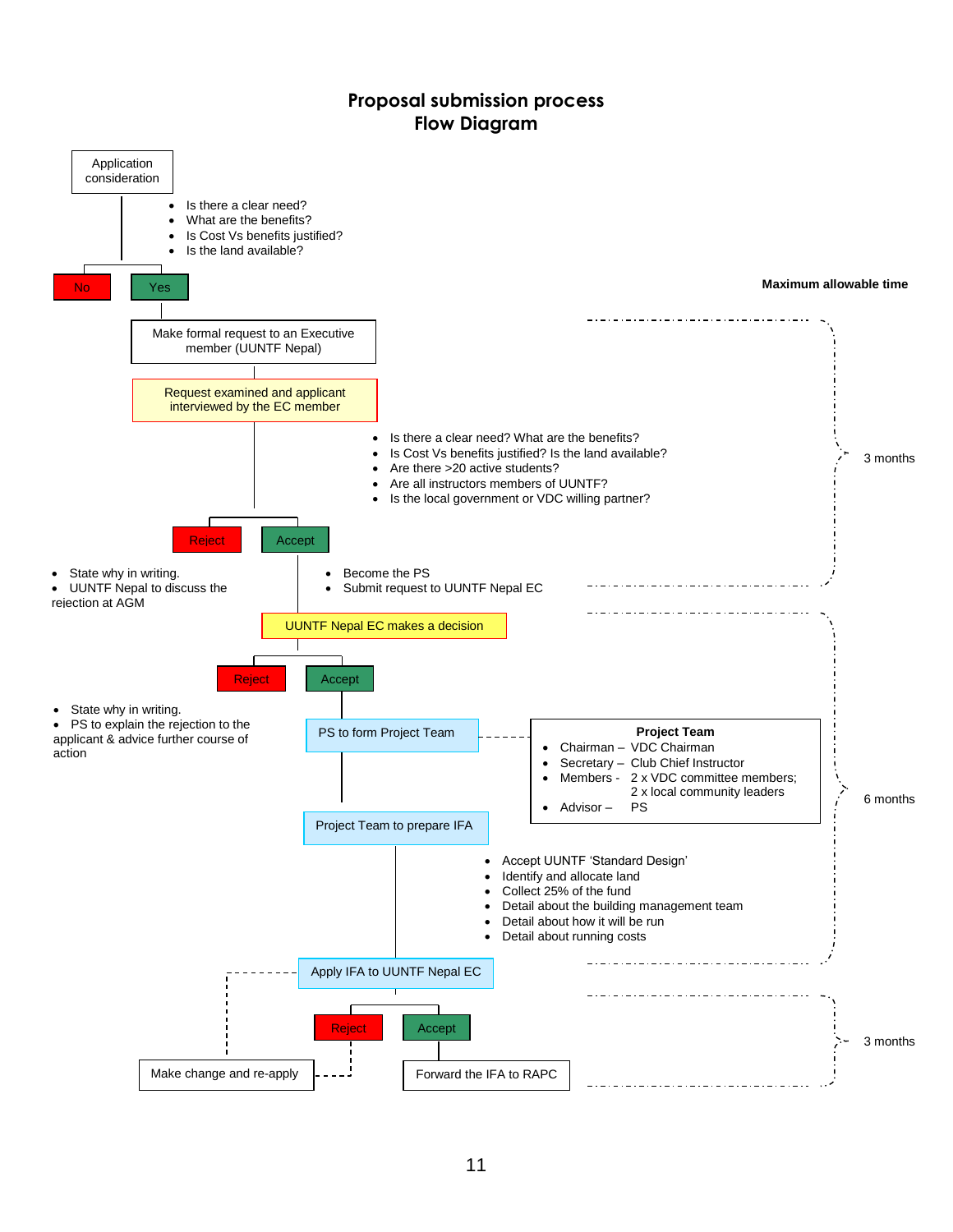#### **RAPC funding appraisal**



12